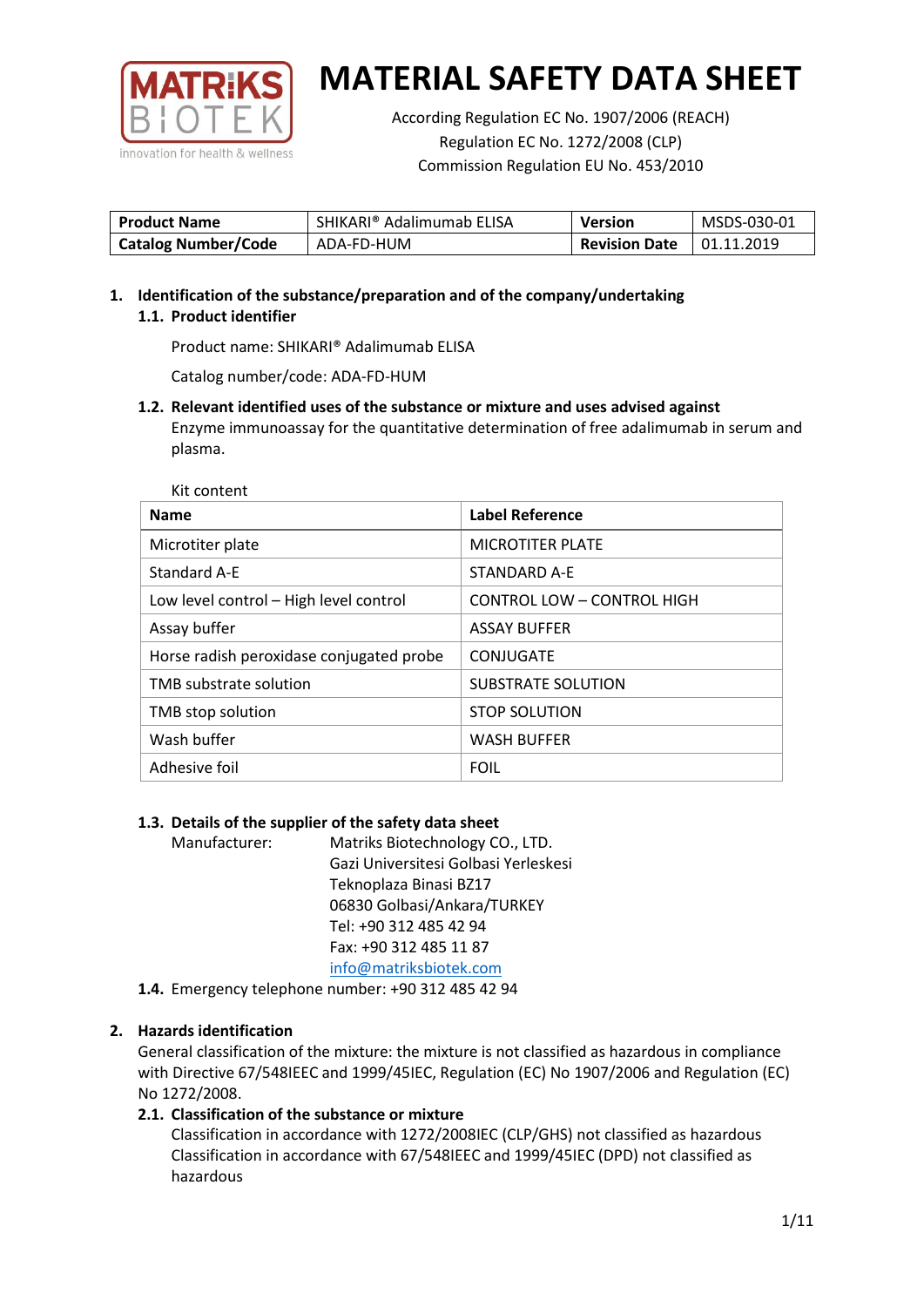

According Regulation EC No. 1907/2006 (REACH) Regulation EC No. 1272/2008 (CLP) Commission Regulation EU No. 453/2010

| <b>Product Name</b>        | SHIKARI® Adalimumab ELISA | <b>Version</b>       | MSDS-030-01       |
|----------------------------|---------------------------|----------------------|-------------------|
| <b>Catalog Number/Code</b> | ADA-FD-HUM                | <b>Revision Date</b> | $\mid$ 01.11.2019 |

### **2.2. Label elements**

This product is not under labelling according to Regulation (EC) n. 1272/2008

## **2.3. Other hazards**

Results of PBT and vPvB assessment: The substances in the mixture do not meet the PBT/vPvB criteria according to REACH (content <0,1% w/w), annex XIII; the substances in the mixture are not included in the Candidate List of SVHC.

**Note:** This product is intended for laboratory use by professional uses only. Use appropriate personal protective equipment while working with the reagents provided.

## **3. Composition/information on ingredients**

### **3.1. Substances**

| <b>Stop Solution</b>               |                                                                                                                           |
|------------------------------------|---------------------------------------------------------------------------------------------------------------------------|
| Ingredient                         | Hydrochloric Acid (HCL) Index No. 017-002-01-X                                                                            |
| CAS No (EC No)                     | 7647-01-0(231-595-7)                                                                                                      |
| Containing Conc. (%)               | <5,0* (Dilution is not classified as hazardous<br>according to the European Regulation<br>67/548/EEC and 1272/2008/EC)    |
| form)                              | Classification according to regulation (EC) No 1272/2008 (CLP) (related to the concentrated                               |
| Hazard Class and Category Codes(s) | Skin Corr. 1B STOT SE 3                                                                                                   |
| Hazard Statement Code(s)           | H314, H335                                                                                                                |
| Pictogram, Signal Word Code(s)     | GHS05, GHS07, Dgr                                                                                                         |
| Specific Conc. Limits, M-factors   | Skin Corr. 1B; H314: C≥25%<br>Skin Irrit. 2; H315: 10%≤C<25 %<br>Eye Irrit. 2, H319: 10%≤C<25 %<br>STOT SE 3; H355: C≥10% |
| Directive 67/548/EEC               | C; R34-37: C≥25%<br>Xi; R36/37/38: 10%≤C<25%                                                                              |

### **3.2. Mixtures**

| <b>Standards, Controls, Assay Buffer</b> |                                                                                                                           |
|------------------------------------------|---------------------------------------------------------------------------------------------------------------------------|
| Ingredient                               | Sodium Azide Index no. 011-004-00-7                                                                                       |
| CAS No (EC No)                           | 26628-22-8 (247-852-1)                                                                                                    |
| Containing Conc. (%)                     | <0,001 % (Dilution is not classified as hazardous<br>according to the European Regulation<br>67/548/EEC and 1272/2008/EC) |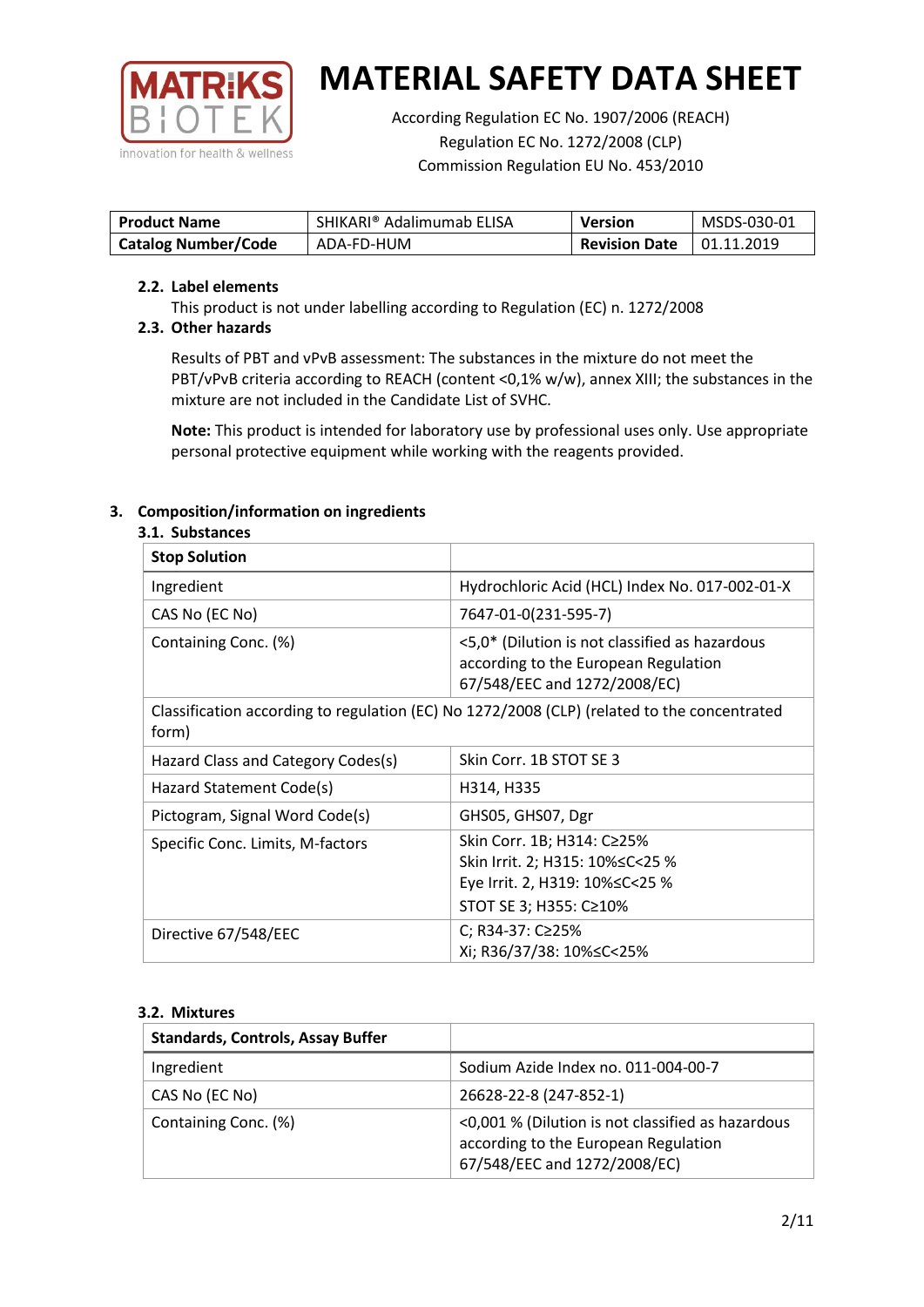

According Regulation EC No. 1907/2006 (REACH) Regulation EC No. 1272/2008 (CLP) Commission Regulation EU No. 453/2010

| <b>Product Name</b>        | SHIKARI® Adalimumab ELISA | Version              | MSDS-030-01 |
|----------------------------|---------------------------|----------------------|-------------|
| <b>Catalog Number/Code</b> | ADA-FD-HUM                | <b>Revision Date</b> | 01.11.2019  |

| Classification according to regulation (EC) No 1272/2008 (CLP) (related to the concentrated<br>form) |                              |  |  |
|------------------------------------------------------------------------------------------------------|------------------------------|--|--|
| Hazard Class and Category Codes(s)                                                                   | Acute Tox. 2 (oral)          |  |  |
|                                                                                                      | Acute Tox. 1 (dermal)        |  |  |
|                                                                                                      | STOT RE 2                    |  |  |
|                                                                                                      | Acute Aquatic 1              |  |  |
|                                                                                                      | <b>Aquatic Chronic 1</b>     |  |  |
| Hazard Statement Code(s)                                                                             | H300, H310, H373, H400, H410 |  |  |
| Pictogram, Signal Word Code(s)                                                                       | GHS06, GHS08, GHS09          |  |  |
| Specific Conc. Limits, M-factors                                                                     | M-Factor-Aquatic Acute:1     |  |  |
| Directive 67/548/EEC                                                                                 | R23/24/25-36/37/38-50/53     |  |  |

| Conjugate                          |                                                                                                  |
|------------------------------------|--------------------------------------------------------------------------------------------------|
| Ingredient                         | Proclin 150 Index no. 613-167-00-5                                                               |
|                                    | Proclin 150 is a mixture of substances of the<br>components, 5-Chloro-2-methyl-4-isothiazolin-3- |
|                                    | one and 2-Methyl-2H -isothiazol-3-one (3:1).                                                     |
| CAS No (EC No)                     | 55965-84-9                                                                                       |
| Containing Conc. (%)               | <0,0015% (Dilution is not classified as hazardous<br>according to the European Regulation        |
|                                    | 67/548/EEC and 1272/2008/EC)                                                                     |
| form)                              | Classification according to regulation (EC) No 1272/2008 (CLP) (related to the concentrated      |
| Hazard Class and Category Codes(s) | Acute Tox. 3                                                                                     |
|                                    | Skin Corr. 1B                                                                                    |
|                                    | Skin Sens. 1                                                                                     |
|                                    | Acute Aquatic 1                                                                                  |
|                                    | Aquatic Chronic 1                                                                                |
| Hazard Statement Code(s)           | H301, H311, H314, H317, H331, H400, H410                                                         |
| Pictogram, Signal Word Code(s)     | GHS05, GHS07, GHS09                                                                              |
| Specific Conc. Limits, M-factors   | ≥0,6%: Skin Corr. 1B, H314                                                                       |
|                                    | 0,06 - < 0,6%: Skin Irrit. 2, H315                                                               |
|                                    | 0,06 - < 0,6 %: Eye Irrit. 2, H319                                                               |
|                                    | ≥0,0015 %: Skin Sens. 1, H317                                                                    |
|                                    | M-Factor - Aquatic Acute: 10                                                                     |
| Directive 67/548/EEC               | T; N R:23/24/25-34-35-50/53                                                                      |
|                                    | S: (2-)26-28-36/37/39-45-60-61                                                                   |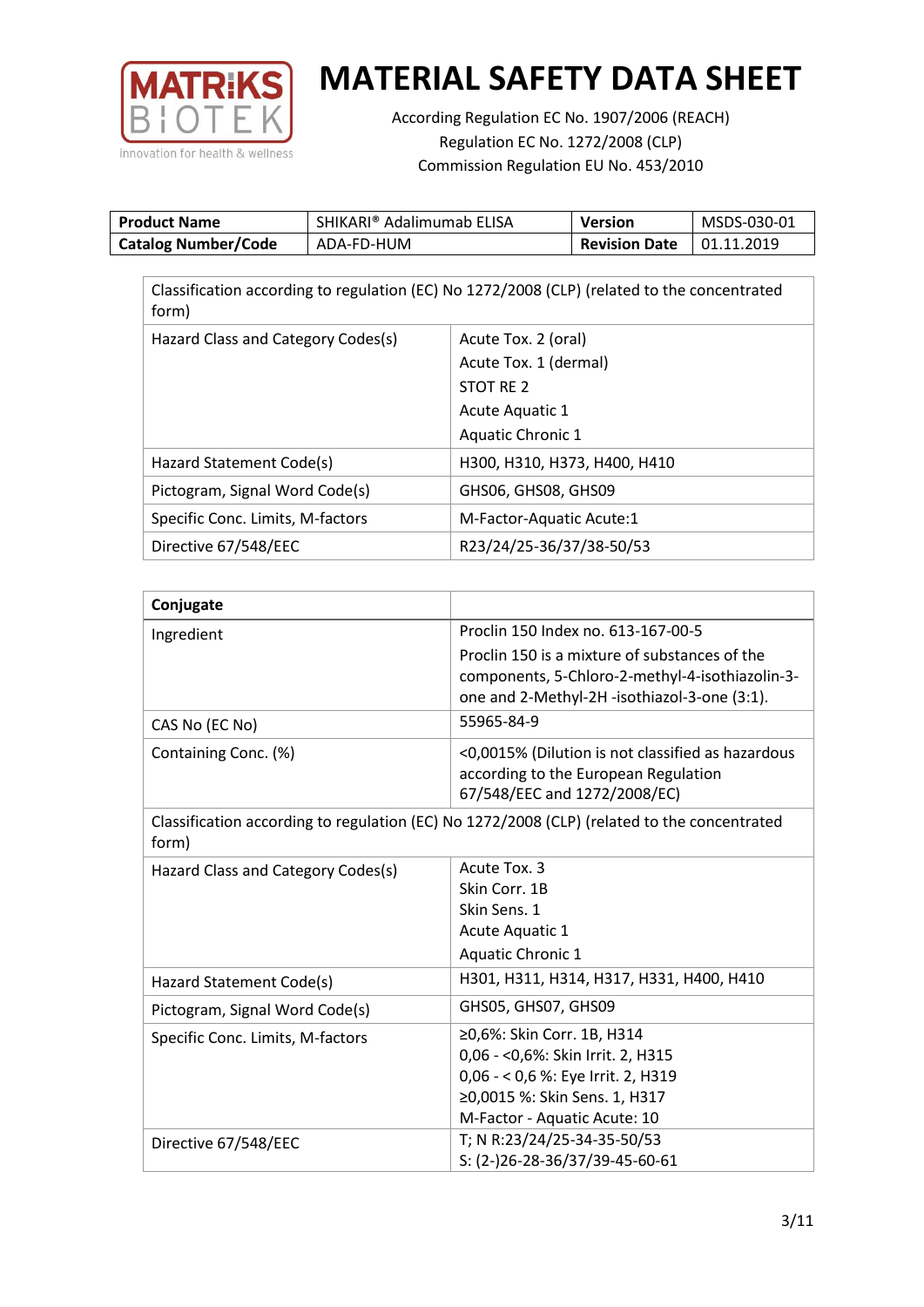

According Regulation EC No. 1907/2006 (REACH) Regulation EC No. 1272/2008 (CLP) Commission Regulation EU No. 453/2010

| <b>Product Name</b>        | SHIKARI® Adalimumab ELISA | <b>Version</b>       | MSDS-030-01 |
|----------------------------|---------------------------|----------------------|-------------|
| <b>Catalog Number/Code</b> | ADA-FD-HUM                | <b>Revision Date</b> | 01.11.2019  |

### **4. First-aid measures**

## **4.1. Description of first aid measures**

General advice: No special measures required. Consult physician in case of complaints. If inhaled: Supply fresh air.

In case of skin contact: Immediately flush skin with plenty of water. Cold water may be used. Remove contaminated clothing and shoes.

In case of eye contact: Check for and remove any contact lenses. Immediately flush eyes with plenty of water for at least 15 minutes. Cold water may be used. If swallowed: Rinse mouth with plenty of water

## **4.2. Most important symptoms and effects, both accurate and delayed**

There are no hazards under normal use conditions. Direct contact with eyes may cause slight and temporary irritation. Swallowing of larger amounts may lead to stomachache, vomiting or diarrhea.

### **4.3. Indication of any immediate medical attention and special treatment needed** No specific therapy known. Use supportive and symptomatic treatment.

## **5. Fire-fighting measures**

## **5.1. Extinguishing media**

Suitable extinguishing media: Water spray, alcohol resistant foam, dry-powder, carbon dioxide

Unsuitable extinguishing media: Direct water stream

#### **5.2. Special hazards arising from the substance mixture** To the best of our knowledge, no special hazards can be defined

**5.3. Advice for fire-fighters** No data available.

### **6. Accidental release measures**

- **6.1. Personal precautions, protective equipment and emergency procedures** Wear appropriate protective gloves and clothes.
- **6.2. Environmental precautions** Dilute with plenty of water. Do not allow to enter sewers/surface or ground water.

### **6.3. Methods and materials for containment and cleaning up**

Absorb with liquid-binding material (sand, diatomite, acid binders, universal binders, sawdust).

**6.4. Reference to other sections** For personal protection see section 8. For disposal see section 13.

### **7. Handling and storage**

## **7.1. Precautions for safe handling**

Use all reagents in accordance with the relevant package insert provided with the product.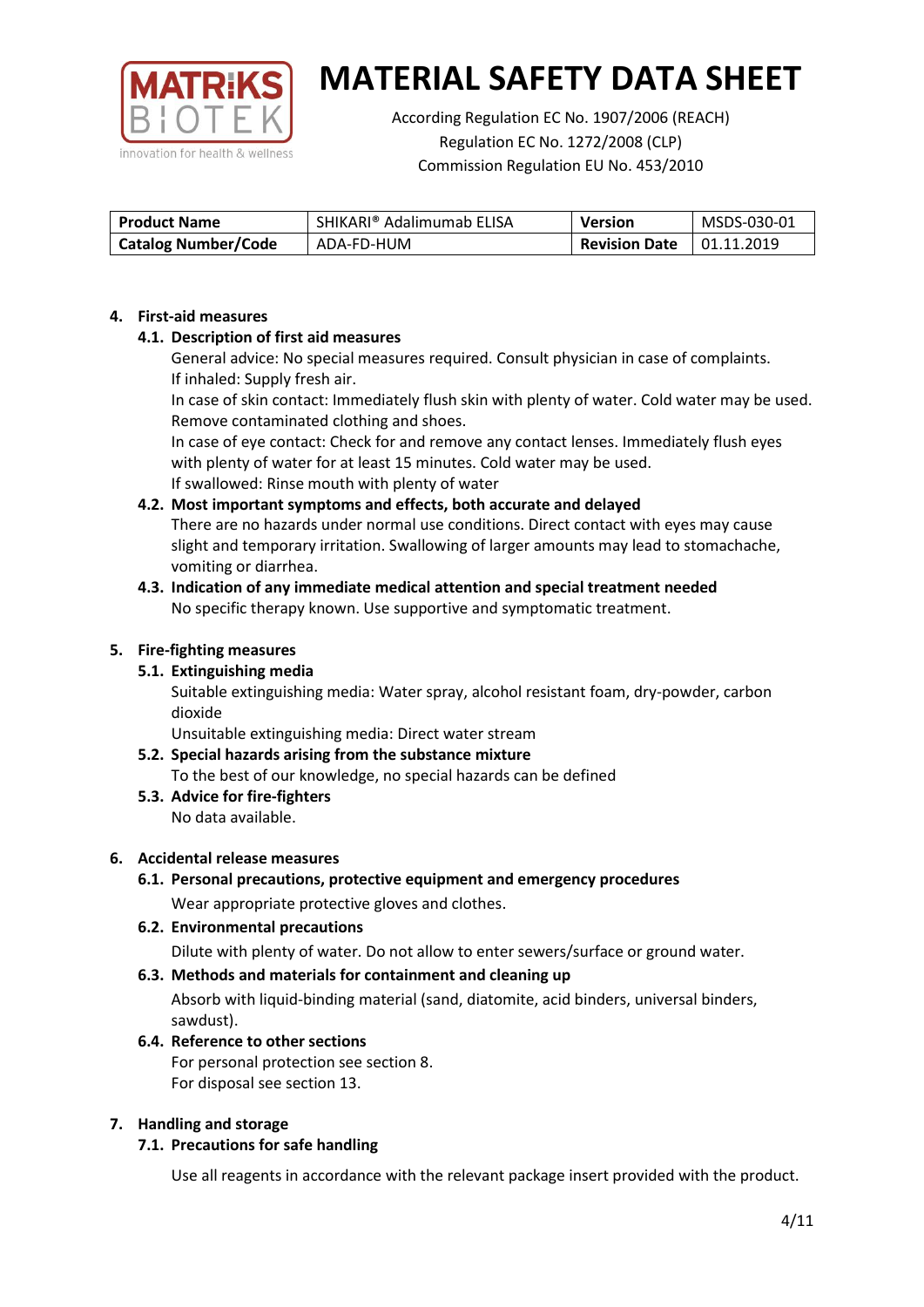

According Regulation EC No. 1907/2006 (REACH) Regulation EC No. 1272/2008 (CLP) Commission Regulation EU No. 453/2010

| <b>Product Name</b>        | SHIKARI <sup>®</sup> Adalimumab ELISA | Version              | MSDS-030-01 |
|----------------------------|---------------------------------------|----------------------|-------------|
| <b>Catalog Number/Code</b> | ADA-FD-HUM                            | <b>Revision Date</b> | 01.11.2019  |

Do not smoke, eat, drink or apply cosmetics in areas where kit reagents are handled. Wear disposable latex gloves when handling reagents.

Never pipet by mouth and avoid contact of reagents and specimens with skin and mucous membranes.

Handling should be done in accordance with the procedures defined by an appropriate national biohazard safety guideline or regulation.

Use all reagents in accordance with the relevant package insert provided with the product.

## **7.2. Conditions for safe storage, including any incompatibilities**

Store in tightly closed original packages or appropriately labeled alternate vessels. Store in dry, bunded areas. Keep away from direct sunlight and heat sources. Recommended storage temperature: 10-30°C (shipment), 2-8°C (long term storage). Protect from freezing. Keep away from food and drinks. Keep away from acids and heavy metals. Keep out of the reach of children.

## **7.3. Specific end uses**

For EU diagnostic product.

For the rest of the world "Research use only".

## **8. Exposure controls/personel protection**

## **8.1. Control parameters**

Indicative occupational exposure limit ES (2000/39IEC, Directive 2006/15IEC and Directive 2009/161IEC):

| <b>CAS</b> | <b>Substance</b> | Indicative occupational exposure limit |                       |
|------------|------------------|----------------------------------------|-----------------------|
|            | name             |                                        |                       |
| 26628-22-8 | Sodium Azide     | OEL mean (time-weighted 8 h):          | 0,1 mg/m <sup>3</sup> |
|            |                  | OEL short term (LS min):               | 0,3                   |
|            |                  | Notation: Skin                         |                       |

National work-place occupational exposure limits (only selected lands are displayed):

| <b>CAS</b> | <b>Substance</b> | <b>Occupational exposure limits</b>     |                         |
|------------|------------------|-----------------------------------------|-------------------------|
|            | name             |                                         |                         |
| 26628-22-8 | Sodium Azide     | Turkey                                  |                         |
|            |                  | PEL:                                    | $0,1 \text{ mg/m}^3$    |
|            |                  | NPEL-P:                                 | 0,3 mg/m <sup>3</sup>   |
|            |                  | D - absorb through skin                 |                         |
|            |                  | I – irritating to mucosa (eye, airways) |                         |
|            |                  | and skin                                |                         |
|            |                  | Government Regulation no.               |                         |
|            |                  | 361/2007 Coll.                          |                         |
|            |                  | Slovakia                                |                         |
|            |                  | NPEL mean:                              | $0,1 \,\mathrm{mg/m^3}$ |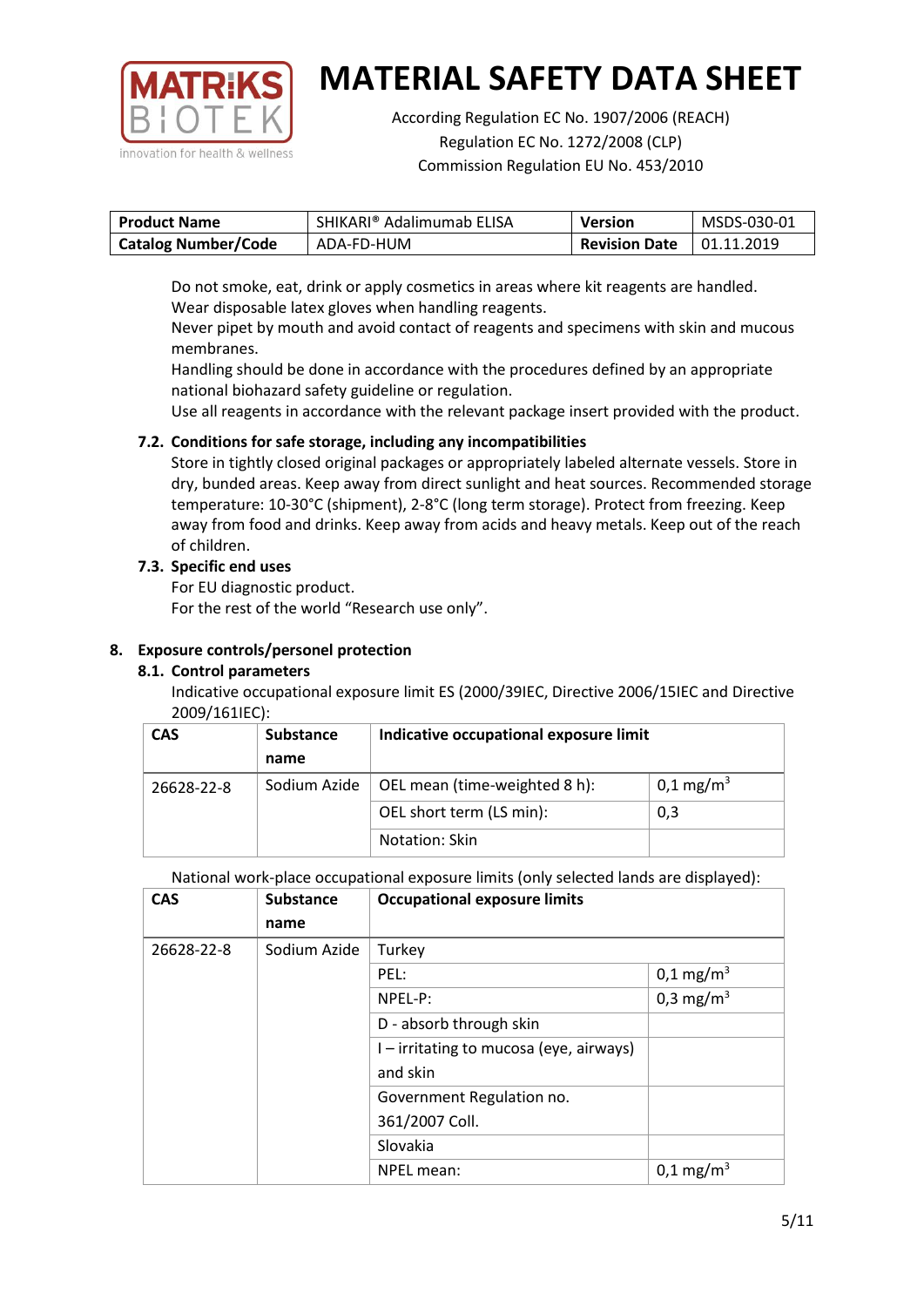

According Regulation EC No. 1907/2006 (REACH) Regulation EC No. 1272/2008 (CLP) Commission Regulation EU No. 453/2010

| <b>Product Name</b>        | SHIKARI® Adalimumab ELISA | Version              | MSDS-030-01 |
|----------------------------|---------------------------|----------------------|-------------|
| <b>Catalog Number/Code</b> | ADA-FD-HUM                | <b>Revision Date</b> | 01.11.2019  |

| NPEL short-term:                | 0,3 mg/m <sup>3</sup>   |
|---------------------------------|-------------------------|
| Note K: absorbed through skin   |                         |
| Regulation 300/2007 Coll. (SK), |                         |
| Appendix 1                      |                         |
| Germany                         |                         |
| AGW - time weighted mean:       | $0,2 \text{ mg/m}^3$    |
| Short-term factor:              | 2(1)                    |
| 1RGS-900                        |                         |
| United Kingdom                  |                         |
| TWA:                            | $0,1 \text{ mg/m}^3$    |
| STEL:                           | $0,3$ mg/m <sup>3</sup> |
| France                          |                         |
| TWA:                            | $0,1 \text{ mg/m}^3$    |
| STEL:                           | 0,3 mg/m <sup>3</sup>   |

### Other recommended values: not set

| <b>CAS</b> | Substance name   OEL - equivalents |   |
|------------|------------------------------------|---|
|            | $\overline{\phantom{0}}$           | - |

### Indicative biological limits (Turkey, *432/2003* Coll.): not set

| Substance | Evaluated as | Limit values             |
|-----------|--------------|--------------------------|
|           | -            | $\overline{\phantom{0}}$ |

DNEL: not available for the mixture. PNEC: not available for the mixture.

### **8.2. Exposure controls**

General hygiene directives should be considered.

Keep away from food stuffs and beverages. Wash hands before breaks and at the end of the working day

### **Personal protective equipment:**

| <b>Respiratory protection:</b> | Not required                                                      |
|--------------------------------|-------------------------------------------------------------------|
| Skin protection                | Protective gloves of nitrile or nature latex, satisfying the norm |
|                                | <b>DIN EN 455</b>                                                 |
| Eye/Face protection            | Safety glasses with side shields confirming to EN 166 (EN),       |
|                                | NIOSH (US)                                                        |
| Body protection                | Impenetrable protective clothing                                  |

## **9. Physical and chemical properties**

**9.1. Information on basic physical and chemical properties**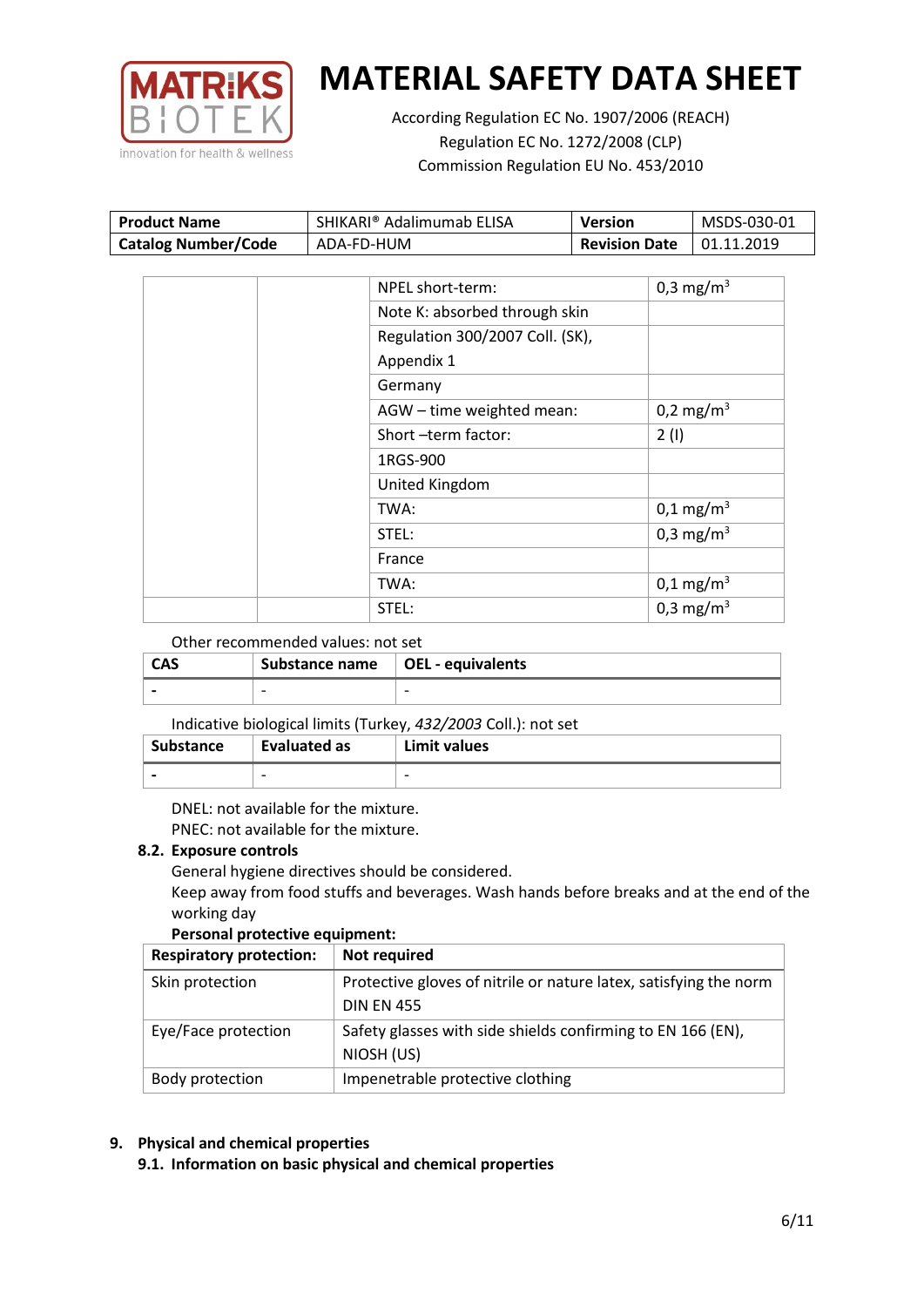

According Regulation EC No. 1907/2006 (REACH) Regulation EC No. 1272/2008 (CLP) Commission Regulation EU No. 453/2010

| <b>Product Name</b>        | SHIKARI® Adalimumab ELISA | <b>Version</b>       | MSDS-030-01 |
|----------------------------|---------------------------|----------------------|-------------|
| <b>Catalog Number/Code</b> | ADA-FD-HUM                | <b>Revision Date</b> | 01.11.2019  |

| <b>COMPONENT</b>       | <b>APPEARANCE</b> | <b>ODOR</b>     | pH             |
|------------------------|-------------------|-----------------|----------------|
| Microtiter plate       | Solid, white      | Odorless        | Not applicable |
| Standards and controls | Liquid, colorless | Odorless        | $7,4 \pm 0,05$ |
| Conjugate              | Liquid, red       | <b>Odorless</b> | $7,4 \pm 0,05$ |
| Assay buffer           | Liquid, blue      | <b>Odorless</b> | $7,4 \pm 0,05$ |
| Substrate solution     | Liquid, colorless | <b>Odorless</b> | $3,6 - 3,8$    |
| Stop solution          | Liquid, colorless | <b>Odorless</b> | ${<}1$         |
| Wash buffer            | Liquid, colorless | Odorless        | $7,4 \pm 0,05$ |

| <b>For All Components</b>                    |                                              |  |
|----------------------------------------------|----------------------------------------------|--|
| Odor threshold                               | No data available                            |  |
| Melting point/freezing point                 | No data available                            |  |
| Initial boiling point and range              | No data available                            |  |
| Flash point                                  | No data available                            |  |
| <b>Evaporation rate</b>                      | No data available                            |  |
| Flammability (solid, gas)                    | No data available                            |  |
| Upper/lower flammability or explosive limits | No data available                            |  |
| Vapour pressure                              | No data available                            |  |
| Vapour density                               | No data available                            |  |
| Relative density                             | No data available                            |  |
| Solubility(ies)                              | Fully miscible                               |  |
| Partition coefficient: n-octanol water       | No data available                            |  |
| Auto-ignition temperature                    | Product is not self-igniting                 |  |
| Decomposition temperature                    | No data available                            |  |
| Viscosity                                    | No data available                            |  |
| <b>Explosive properties</b>                  | Product does not present an explosion hazard |  |
| Oxidizing properties                         | No data available                            |  |

### **9.2. Other information**

No other information available.

### **10. Stability and reactivity**

### **10.1. Reactivity**

Not reactive under normal conditions of storage and manipulation. Sodium azide has been reported to form lead or copper azide in laboratory plumbing (heavy metals) which may explode on percussion. Treatment of sodium azide with strong acids gives hydrazoic acid, which is also extremely toxic.

## **10.2. Chemical stability**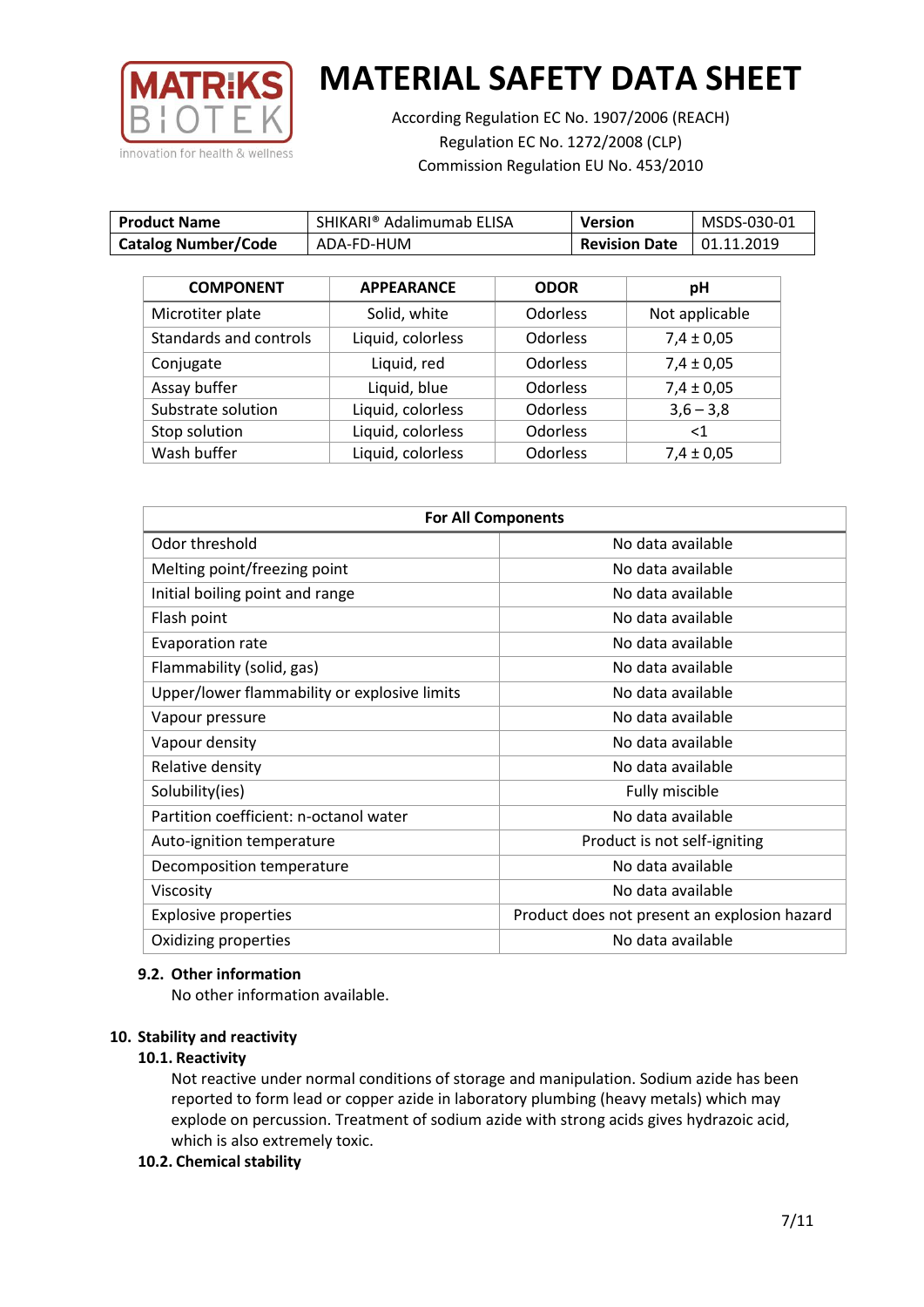

According Regulation EC No. 1907/2006 (REACH) Regulation EC No. 1272/2008 (CLP) Commission Regulation EU No. 453/2010

| <b>Product Name</b>        | SHIKARI® Adalimumab ELISA | <b>Version</b>       | MSDS-030-01 |
|----------------------------|---------------------------|----------------------|-------------|
| <b>Catalog Number/Code</b> | ADA-FD-HUM                | <b>Revision Date</b> | 01.11.2019  |

Mixture is chemically stable under normal conditions of storage and manipulation. Overheating may cause thermal decomposition.

## **10.3. Possibility of hazardous reactions**

Sodium azide has been reported to form lead or copper azide in laboratory plumbing (heavy metals) which may explode on percussion.

### **10.4. Conditions to avoid**

Stable under normal conditions. Keep away from direct sunlight and heat sources. Do not mix with strong acids and heavy metals.

### **10.5. Incompatible materials**

Strong acids, heavy metals, halogenated hydrocarbons.

## **10.6. Hazardous decomposition products**

Material does not decompose at ambient temperatures. Incomplete combustion and thermolysis may produce toxic, irritating and flammable decomposition products (such as carbon monoxide, carbon dioxide, sooth, aldehydes and other products of organic compounds decomposition, sulfur / nitrogen oxides).

### **11. Toxicological information**

### **11.1. Information on toxicological effects**

### **11.1.1. Acute toxicity**

Based on available data, the classification criteria are not met. Based on composition, the mixture has low acute toxicity and no adverse effects for human health are expected under applicable conditions of exposure sodium azide.

## **11.1.2. Skin corrosion/irritation**

Based on available data, the classification criteria are not met. Prolonged or repeated skin contact may cause mild irritation and dermatitis (skin inflammation). However, these effects do not required classification

## **11.1.3. Serious eye damage/irritation**

Based on available data, the classification criteria are not met. Direct contact with eyes may cause slight and temporary irritation. However, these effects do not required classification

### **11.1.4. Respiratory or skin sensitization**

Based on available data, the classification criteria are not met. Compounds have no sensitization effects.

## **11.1.5. Germ cell mutagenicity**

Based on available data, the classification criteria are not met. Compounds have no potential for mutagenic activity.

## **11.1.6. Carcinogenicity**

Based on available data, the classification criteria are not met. Compounds have no potential for carcinogenic activity.

### **11.1.7. Reproductive toxicity**

Based on available data, the classification criteria are not met. Compounds have no potential for reproductive toxicity.

### **11.1.8. STOT-single exposure**

Based on available data, the classification criteria are not met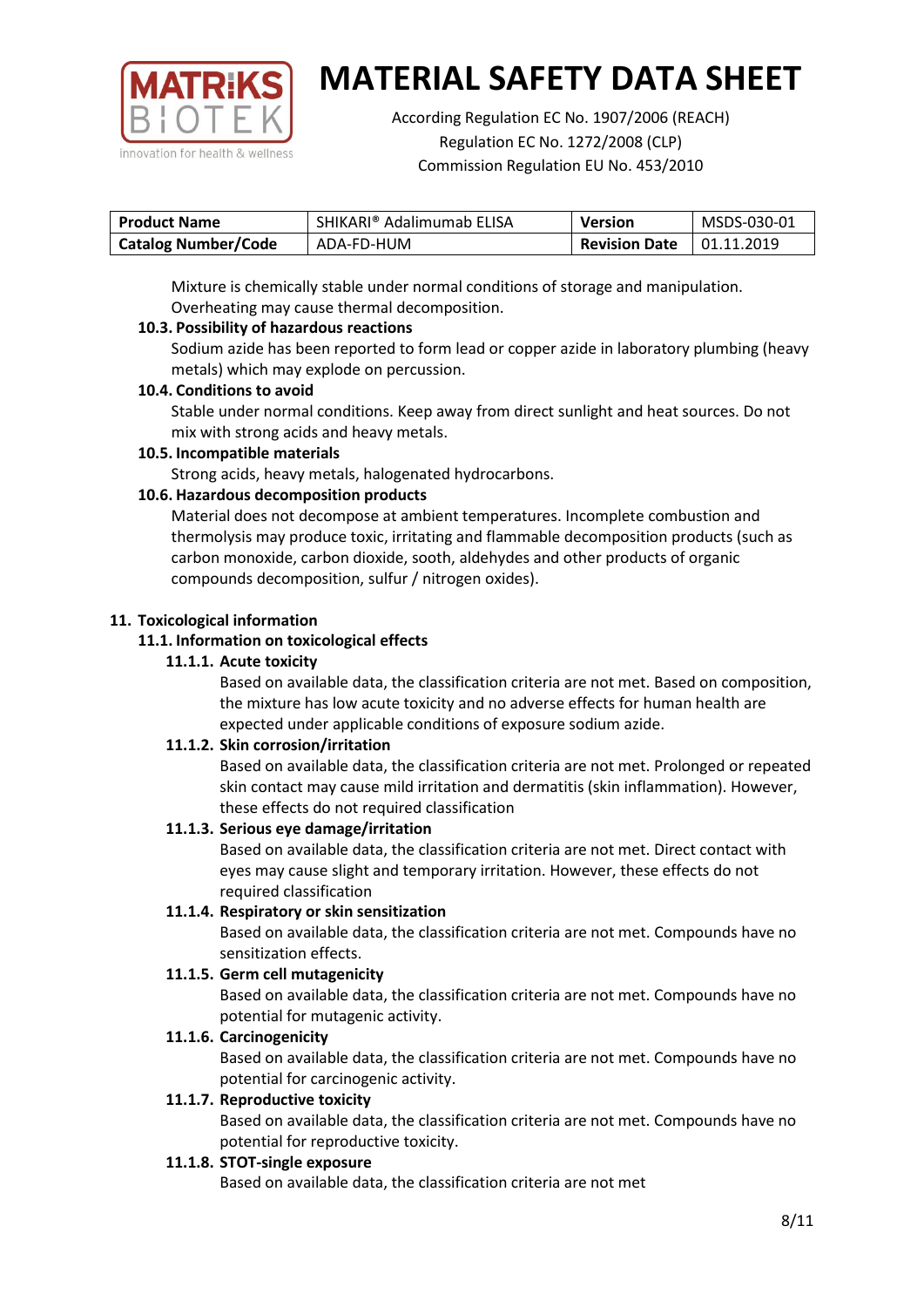

According Regulation EC No. 1907/2006 (REACH) Regulation EC No. 1272/2008 (CLP) Commission Regulation EU No. 453/2010

| <b>Product Name</b>        | SHIKARI® Adalimumab ELISA | <b>Version</b>       | MSDS-030-01       |
|----------------------------|---------------------------|----------------------|-------------------|
| <b>Catalog Number/Code</b> | ADA-FD-HUM                | <b>Revision Date</b> | $\mid$ 01.11.2019 |

### **11.1.9. STOT-repeated exposure**

Based on available data, the classification criteria are not met.

### **11.1.10. Aspiration hazard**

Based on available data, the classification criteria are not met.

### **12. Ecological information**

### **12.1. Toxicity**

No data available.

- **12.2. Persistence and degradability** No data available.
- **12.3. Bio accumulative potential** No data available.
- **12.4. Mobility in soil** No data available.

### **12.5. Results of PBT and vPvB assessment**

The substances in the mixture do not meet the PBT/vPvB criteria according to REACH, annex XIII (content <0,1% w/w); the substances in the mixture are not included in the Candidate List of SVHC.

**12.6. Other adverse effects**

No data available.

## **13. Disposal considerations**

## **13.1. Waste treatment methods**

Product: Waste should be disposed of in accordance with federal, state and local environmental control regulations. Must not be composed together with household garbage.

Uncleaned packaging: Waste should be disposed of in accordance with federal, state and local environmental control regulations. Must not be composed together with household garbage.

General notes: Water hazard class 1 (German Regulation) (Self-assessment): Slightly hazardous for water. Do not allow undiluted product or large quantities of it to reach ground water, water course or sewage system

## **14. Transport information**

The mixture is not classified as dangerous for transport according to ADR/RID/IMDG/ICAO/IATA/ DGR

- **14.1. UN number:** None
- **14.2. Un proper shipping name:** None
- **14.3. Transport hazard class(es):** None
- **14.4. Packing group:** None
- **14.5. Environmental hazards:** None
- **14.6. Special precautions for user:** Not applicable.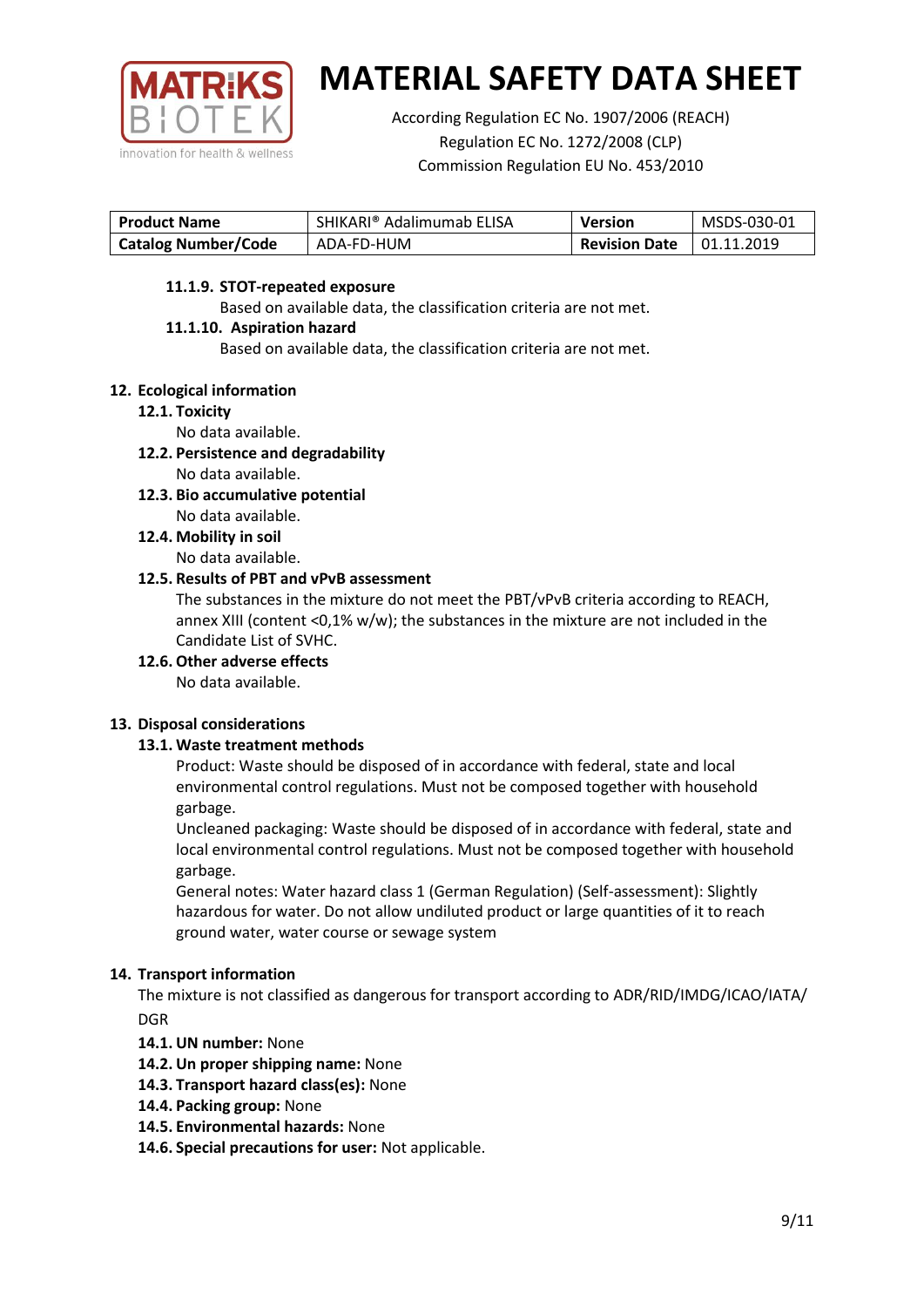

According Regulation EC No. 1907/2006 (REACH) Regulation EC No. 1272/2008 (CLP) Commission Regulation EU No. 453/2010

| <b>Product Name</b>        | SHIKARI® Adalimumab ELISA | <b>Version</b>       | MSDS-030-01       |
|----------------------------|---------------------------|----------------------|-------------------|
| <b>Catalog Number/Code</b> | ADA-FD-HUM                | <b>Revision Date</b> | $\mid$ 01.11.2019 |

**14.7. Transport in bulk according to Annex II of MARPOL 73/78 and the IBC Code:** Not applicable.

## **15. Regulatory information**

This Safety Data Sheet is prepared according to;

REGULATION (EC) No 1907/2006 OF THE EUROPEAN PARLIAMENT AND OF THE COUNCIL of 18 December 2006 concerning the Registration, Evaluation, Authorization and Restriction of Chemicals (REACH), establishing a European Chemicals Agency, amending Directive 1999/45/EC and repealing Council Regulation (EEC) No 793/93 and Commission Regulation (EC) No 1488/94 as well as Council Directive 76/769/EEC and Commission Directives 91/155/EEC, 93/67/EEC, 93/105/EC and 2000/21/EC

### **15.1. Safety, health and environmental regulations/legislation specific for the substance or mixture**

No data available.

## **15.2. Chemical safety assessment**

No data available.

## **16. Other information**

### **16.1. "H code" and "R Phrases" used in this document**

| H301      | Toxic if swallowed                                         |
|-----------|------------------------------------------------------------|
| H311      | Toxic in contact with skin                                 |
| H314      | Causes severe skin burns and eye damage                    |
| H315      | Causes skin irritation                                     |
| H317      | May cause an allergic skin reaction                        |
| H319      | Cause serious eye irritation                               |
| H331      | Toxic if inhaled                                           |
| H335      | May cause respiratory irritation                           |
| H400      | Very toxic to aquatic life                                 |
| H410      | Very toxic to aquatic life with long lasting effects       |
| R23/24/25 | Toxic by inhalation, in contact with skin and if swallowed |
| R34       | Causes burns                                               |
| R37       | Irritating to respiratory system                           |
| R36/37/38 | Irritating to eyes, respiratory system and skin            |
| R43       | May cause sensitisation by skin contact                    |
|           |                                                            |